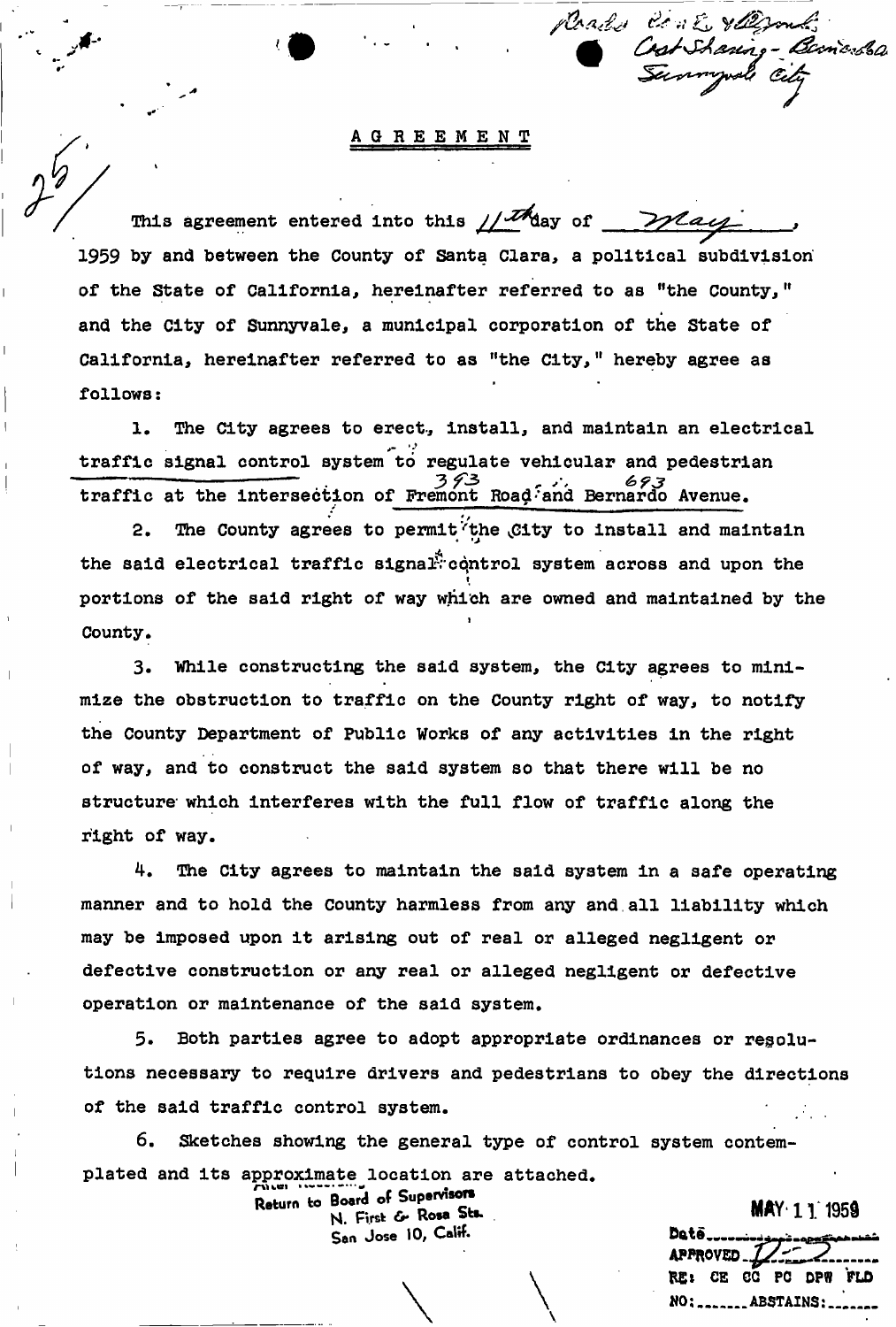**7. The parties agree to abide by the terras of this agreement \* until the first of the following events take place:** 

**a. The expiration of ten years.** 

**b. Changed traffic conditions eliminate the need for a traffic signal or the City makes provision for some other type device or system.** 

**c. Alterations, widening, or substantial changes in any of the streets or roads entering the intersection which materially alters or affects the flow of traffic.** 

**d. Annexation of the said roadway by the City.** 

**e. Sale or abandonment of the right of way.** 

**8. Title to the said traffic control system shall remain in the City.** 

**COUNTY OF SANTA CLARA**  the

**CITY OP SUNNYVALE**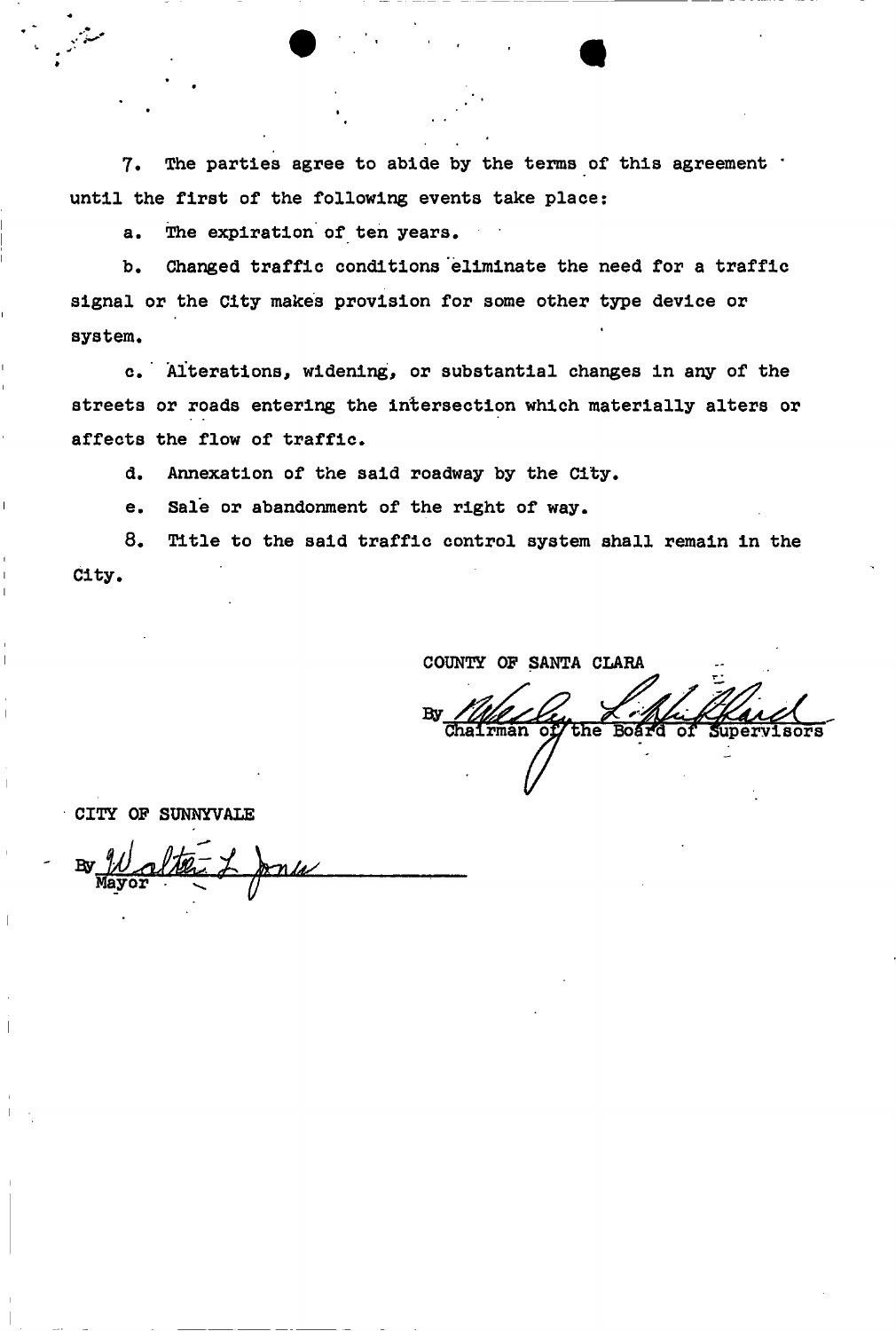real, v BERNARDO مع دسته و 50  $\tilde{z}$  $\mathcal{C}$  $\hat{z}$ Æ. ۔<br>حا  $5 + a$ .  $\frac{1}{2}$  $\begin{array}{c} \overline{\mathbf{1}} \\ \overline{\mathbf{1}} \\ \mathbf{2} \\ \mathbf{3} \end{array}$ JP<br>40  $\sim$  Me .<br>برجي 74.P 龙 党 FREMONT  $PQ \rightarrow 1$ Þ.  $\sqrt{\frac{1}{2}}$  $p \cos \omega l_{\epsilon}$ ? Æ, Lands  $\cdot$  $\{x_1, x_2\}$ Tsurala  $\sum_{\substack{\leftarrow \\ \leftarrow}}$  $\sum_{i=1}^{n}$  $6.32$ Ģ, سم<br>مەس EXHIBIT  $\boldsymbol{\mu}$ "A SUWNYWALE P.W. DEPT  $\overline{\mathcal{S}}$  $MAY$  1959 TMB.